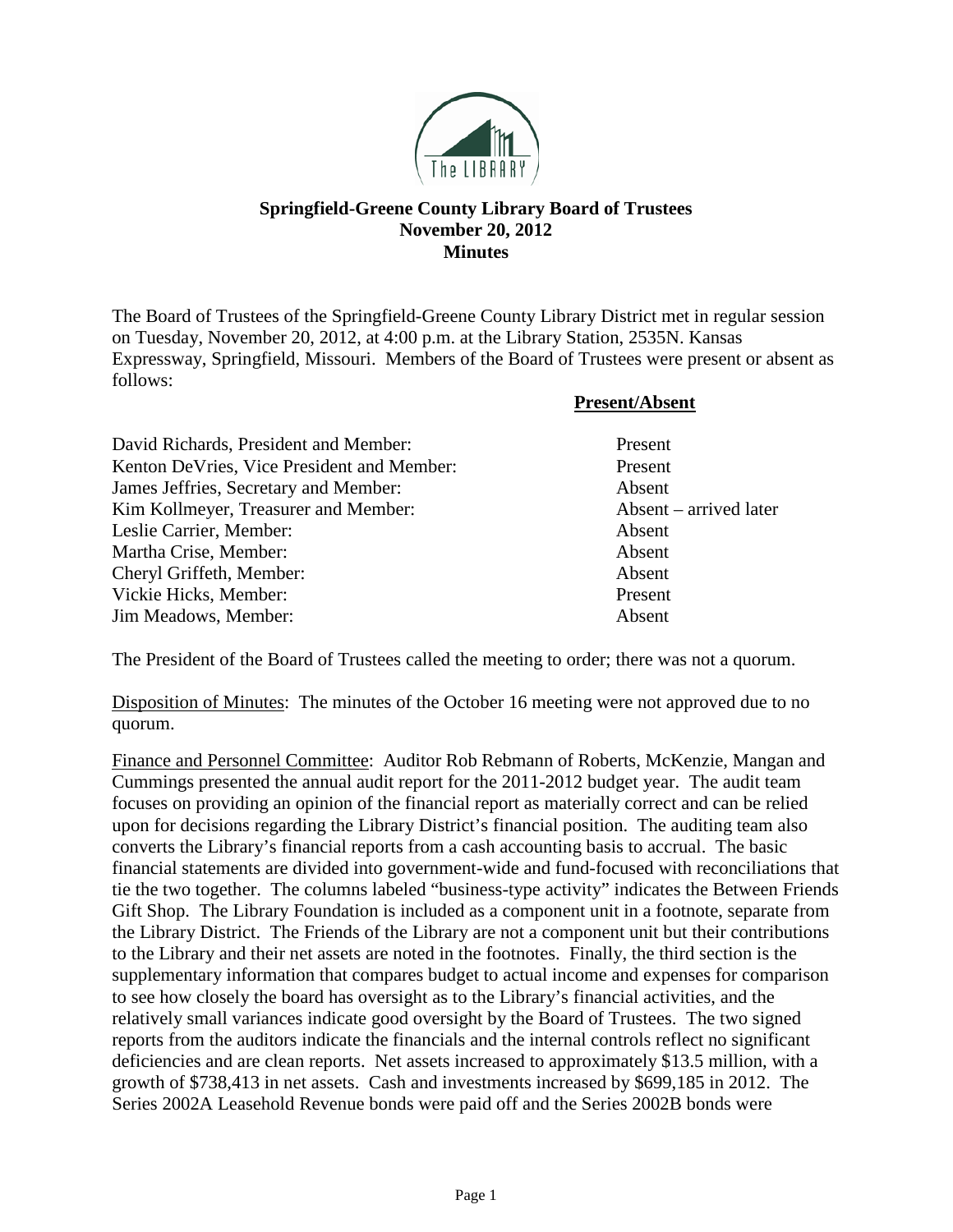refinanced with significant interest savings each year for the next ten years. The Missouri Local Government Employees Retirement System pension plan has for the last two years reflected an unfunded liability, and the Library's share of that is reflected on its financial report as a liability of \$150,966. Rebmann commended the Library for engaging an independent CPA to review its monthly financial reports.

DeVries reported for the Finance-Personnel Committee. Revenues for October were \$166,605 while expenses were \$1,169,033. The bulk of the tax revenues will arrive later. Account 5373 Office Equipment and Repairs is at 67.3 percent because of some annual fees for large maintenance contracts on Sierra, Millennium, Research Pro, and SAM software. The cash balance is \$3,406,954. The impact of the increase in minimum wage to \$7.35 per hour will be \$188.67, with no impact on the wage scale.

Buildings and Grounds Committee: Richards reported:

- Big Mommas Café is now operating at the Midtown-Carnegie Branch Library.
- The acreage near the Library Center is being examined for salability.
- Dake-Wells Architects contract is being reviewed by Trustee Meadows.
- Options for the house on Wayland Avenue: Habitat for Humanity may be able to salvage all or parts of the structure and contents.

[Kollmeyer joined the meeting; still no quorum]

## Report of the Director:

- The Friends of the Library's Fall Book Sale grossed \$125,779.01. They have voted to pledge \$300,000 over the next 3 years for the Brentwood Branch renovation project.
- The Library was named to Library Journal's 2012 list of Star Libraries.
- YALSA, the Young Adult Library Services Association of ALA, has chosen the Library District as a Teens Top Ten Galley Group. This is a review team for pre-published books.
- The Missouri Literary Festival is now under the auspices of the Library District. Library Center Branch Manager Lorraine Sandstrom will chair the committee for the fall 2013 literary festival.
- The Youth Services office applied for and received a grant from the Community Foundation of the Ozarks for \$7,050 for early literacy materials.
- Big Momma's Café is open at the Midtown-Carnegie Branch Library.
- The Ozarks Literacy Council will be moving into office space in the Midtown-Carnegie Branch Library on November 30, provided rent-free by the Library District.
- Central High School will be selling passes at \$35 each for spaces in the Library's Midtown-Carnegie Branch far north parking lot and passing the revenue on to the Library. The school will be responsible for monitoring the lot and collecting the money.
- Wednesday will be the New Legislator's Tour in Springfield, sponsored by the Springfield Metro Partnership.
- The Library has a new electronic newsletter, produced by Community Relations and Web Manager Nancy Eike, and is now also on Pinterest.